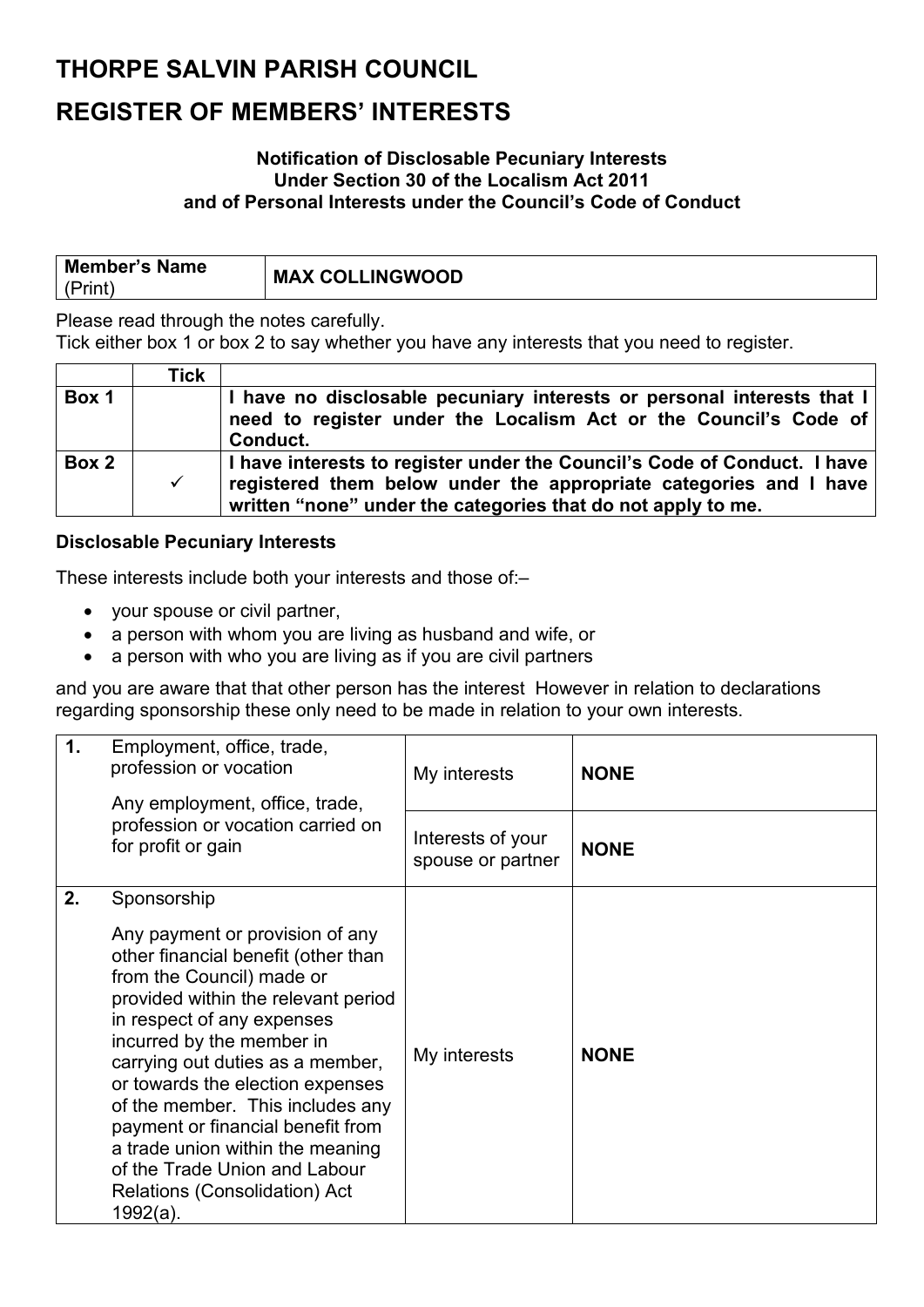## **THORPE SALVIN PARISH COUNCIL**

## **REGISTER OF MEMBERS' INTERESTS**

| 3. | Contracts                                                                                                                                                                                                                                                                                                                                                                                                                 |                                        |                                         |
|----|---------------------------------------------------------------------------------------------------------------------------------------------------------------------------------------------------------------------------------------------------------------------------------------------------------------------------------------------------------------------------------------------------------------------------|----------------------------------------|-----------------------------------------|
|    | Any contract which is made<br>between the relevant person (or<br>a body in which the relevant<br>person has a beneficial interest)<br>and the relevant Council -                                                                                                                                                                                                                                                          | My interests                           | <b>NONE</b>                             |
|    | (a) under which goods or<br>services are to be provided or<br>works are to be executed; and<br>(b) which has not been fully<br>discharged.                                                                                                                                                                                                                                                                                | Interests of your<br>spouse or partner | <b>NONE</b>                             |
| 4. | Land<br>Any beneficial interest in land                                                                                                                                                                                                                                                                                                                                                                                   | My interests                           | 2A COMMON ROAD,<br><b>THORPE SALVIN</b> |
|    | which is within the area of the<br>relevant Council.                                                                                                                                                                                                                                                                                                                                                                      | Interests of your<br>spouse or partner | <b>AS ABOVE</b>                         |
| 5. | Licenses                                                                                                                                                                                                                                                                                                                                                                                                                  | My interests                           | <b>NONE</b>                             |
|    | Any licence (alone or jointly with<br>others) to occupy land in the area<br>of the Council for a month or<br>longer                                                                                                                                                                                                                                                                                                       | Interests of your<br>spouse or partner | <b>NONE</b>                             |
| 6. | Corporate tenancies<br>Any tenancy where (to the<br>member's knowledge) -                                                                                                                                                                                                                                                                                                                                                 | My interests                           | <b>NONE</b>                             |
|    | (a) the landlord is the Council;<br>and<br>(b) the tenant is a body in which<br>the relevant person has a<br>beneficial interest                                                                                                                                                                                                                                                                                          | Interests of your<br>spouse or partner | <b>NONE</b>                             |
| 7. | <b>Securities</b><br>Any beneficial interest in<br>securities of a body where—<br>(a) that body (to the member's<br>knowledge) has a place of<br>business or land in the area of<br>the Council; and<br>$(b)$ either—                                                                                                                                                                                                     | My interests                           | <b>NONE</b>                             |
|    | (i) the total nominal value of the<br>securities exceeds £25,000 or<br>one hundredth of the total issued<br>share capital of that body; or<br>(ii) if the share capital of that<br>body is of more than one class,<br>the total nominal value of the<br>shares of any one class in which<br>the relevant person has a<br>beneficial interest exceeds one<br>hundredth of the total issued<br>share capital of that class. | Interests of your<br>spouse or partner | <b>NONE</b>                             |